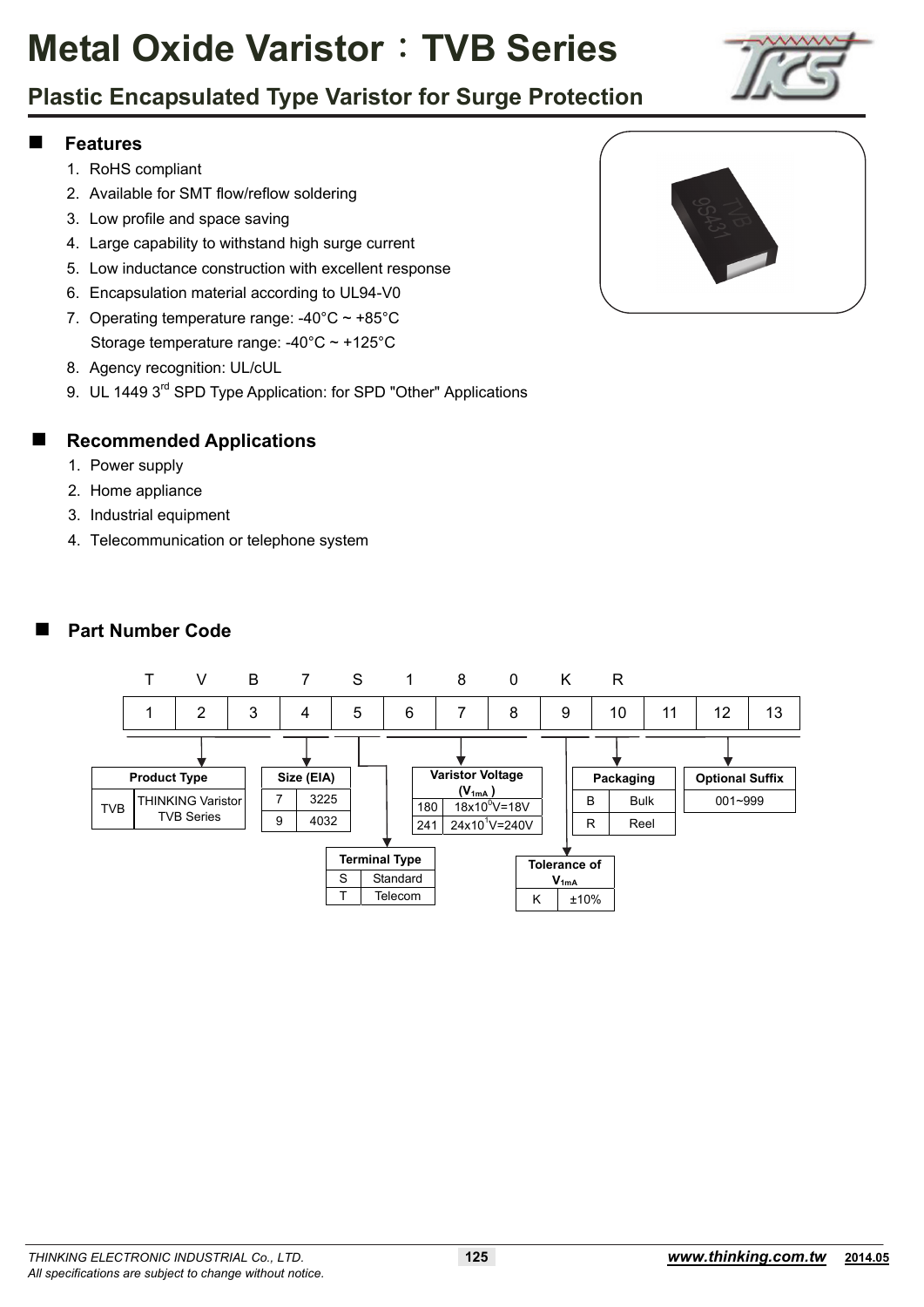

# **Plastic Encapsulated Type Varistor for Surge Protection**

### **Structures and Dimensions**



|  | (Unit: mm) |
|--|------------|

|            |                             |                 |                 | (Unit: mm)      |
|------------|-----------------------------|-----------------|-----------------|-----------------|
| Size (EIA) | Varistor Voltage Range (V)  |                 | W               | н               |
|            | $V_{1mA}$ =180 ~ 271        |                 |                 | $3.2 + / - 0.3$ |
| 3225       | $V_{1mA} = 361 \approx 561$ | $8.0 + / - 0.3$ | $6.3 + / - 0.3$ | $4.5 + (-0.3)$  |
| 4032       | $V_{1mA}$ =180 ~ 271        | $10.2 + 0.3$    | $8.0 + / - 0.3$ | $3.2 + / - 0.3$ |
|            | $V_{1mA} = 301 \approx 751$ |                 |                 | $4.5 + (-0.3)$  |

• Soldering Pads



(Unit: mm)

|               | Item | r   | D   | ີ   |      |
|---------------|------|-----|-----|-----|------|
| Size<br>(EIA) | 3225 | 3.5 | 2.8 | 4.5 | 10.1 |
|               | 4032 | 3.5 | 2.8 | 6.5 | 12.1 |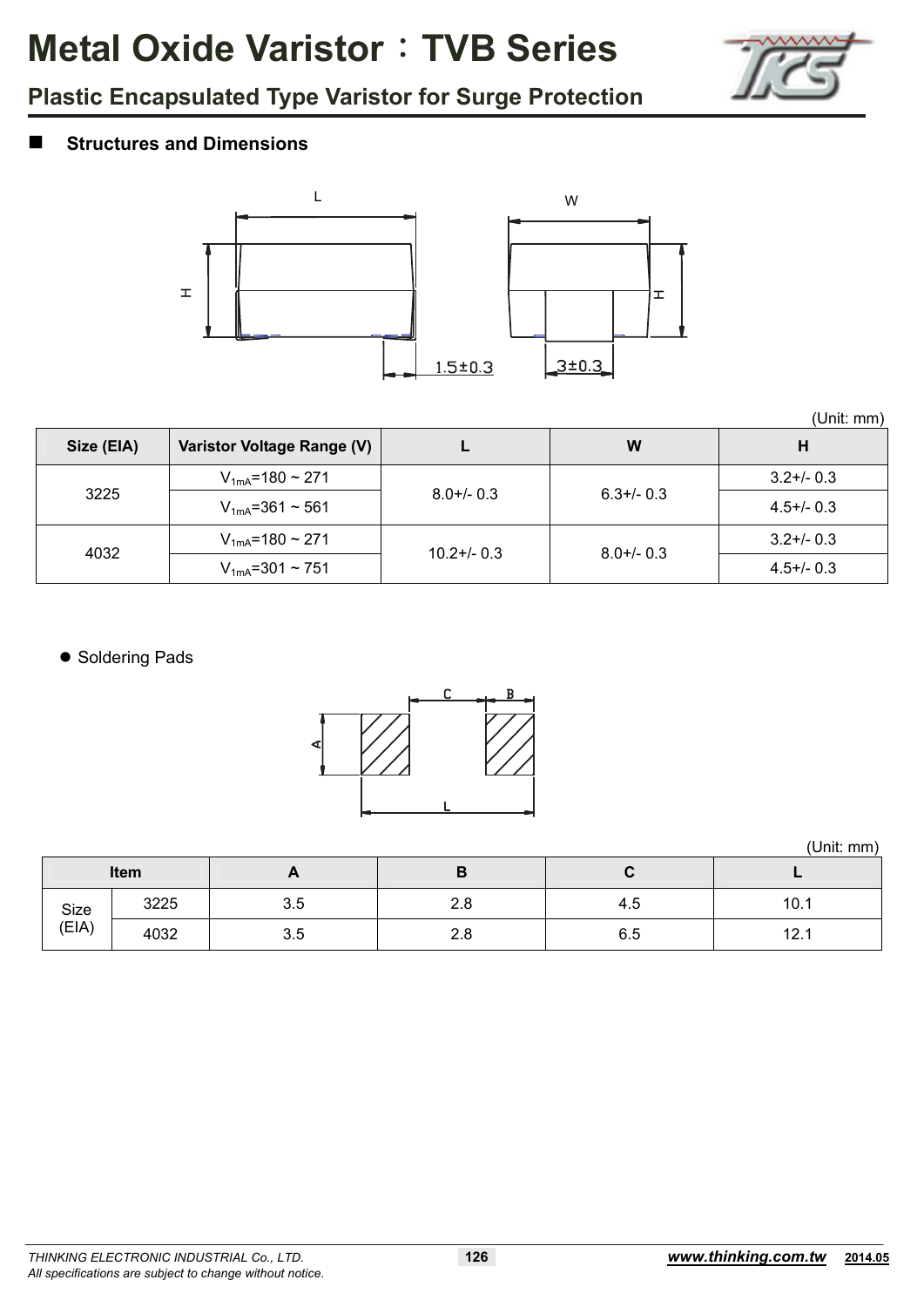

# **Plastic Encapsulated Type Varistor for Surge Protection**

### **Electrical Characteristics**

|                 | Varistor<br>Voltage | Max.<br>Continuous   |                 | Max.<br>Clamping |                           | Max.<br>Surge             | Max.<br>Energy   | Rated    | Reference<br>Capacitance | Safety<br>Approvals |                         |
|-----------------|---------------------|----------------------|-----------------|------------------|---------------------------|---------------------------|------------------|----------|--------------------------|---------------------|-------------------------|
| Part No.        | $(Q$ 1mA DC)        |                      | Voltage         |                  | Voltage<br>$(8/20 \mu s)$ | Current<br>$(8/20 \mu s)$ | $(10/1000\mu s)$ | Power    | @1KHz                    | UL                  | <b>CUL</b>              |
|                 | $V_{1mA}$<br>(V)    | $V_{AC(rms)}$<br>(V) | $V_{DC}$<br>(V) | $V_P$<br>(V)     | p <br>(A)                 | Imax<br>(A)               | Wmax<br>(J)      | P<br>(W) | Cp<br>(pF)               |                     | UL 1449 3rd.<br>E314979 |
| <b>TVB7S180</b> | 18 (16~20)          | 11                   | 14              | 36               | 1.0                       | 150                       | 0.6              | 0.01     | 1750                     | $\sqrt{ }$          | $\sqrt{ }$              |
| <b>TVB7S220</b> | 22 (20~24)          | 14                   | 18              | 43               | 1.0                       | 150                       | 0.7              | 0.01     | 1450                     | $\sqrt{}$           | $\sqrt{}$               |
| <b>TVB7S270</b> | $27(24-30)$         | 17                   | 22              | 53               | 1.0                       | 150                       | 0.9              | 0.01     | 1200                     | $\sqrt{}$           | $\sqrt{ }$              |
| <b>TVB7S330</b> | $33(30-36)$         | 20                   | 26              | 65               | 1.0                       | 150                       | 1.1              | 0.01     | 980                      | $\sqrt{ }$          | $\sqrt{ }$              |
| <b>TVB7S390</b> | $39(35-43)$         | 25                   | 31              | 77               | 1.0                       | 150                       | 1.2              | 0.01     | 850                      | $\sqrt{ }$          | $\sqrt{ }$              |
| <b>TVB7S470</b> | 47 (42~52)          | 30                   | 38              | 93               | 1.0                       | 150                       | 1.5              | 0.01     | 720                      | $\sqrt{ }$          | $\sqrt{ }$              |
| <b>TVB7S560</b> | 56 (50~62)          | 35                   | 45              | 110              | 1.0                       | 150                       | 1.8              | 0.01     | 620                      | $\sqrt{ }$          | $\sqrt{ }$              |
| <b>TVB7S680</b> | 68 $(61 - 75)$      | 40                   | 56              | 135              | 1.0                       | 150                       | 2.2              | 0.01     | 520                      | $\sqrt{}$           | $\sqrt{ }$              |
| <b>TVB7S820</b> | 82 (74~90)          | 50                   | 65              | 135              | 5.0                       | 400                       | 2.5              | 0.1      | 300                      | $\sqrt{}$           | $\sqrt{ }$              |
| <b>TVB7S101</b> | 100 (90~110)        | 60                   | 85              | 165              | 5.0                       | 400                       | 3.0              | 0.1      | 250                      | $\sqrt{ }$          | $\sqrt{ }$              |
| <b>TVB7S121</b> | 120 (108~132)       | 75                   | 100             | 200              | 5.0                       | 400                       | 4.0              | 0.1      | 210                      | $\sqrt{}$           | $\sqrt{ }$              |
| <b>TVB7S151</b> | 150 (135~165)       | 95                   | 125             | 250              | 5.0                       | 400                       | 6.0              | 0.1      | 135                      | $\sqrt{}$           | $\sqrt{ }$              |
| <b>TVB7S181</b> | 180 (162~198)       | 115                  | 150             | 300              | 5.0                       | 400                       | 6.5              | 0.1      | 110                      | $\sqrt{}$           | $\sqrt{ }$              |
| <b>TVB7S201</b> | 200 (180~220)       | 130                  | 170             | 340              | 5.0                       | 400                       | 7.0              | 0.1      | 100                      | $\sqrt{ }$          | $\sqrt{ }$              |
| <b>TVB7S221</b> | 220 (198~242)       | 140                  | 180             | 360              | 5.0                       | 400                       | 7.5              | 0.1      | 95                       | $\sqrt{}$           | $\sqrt{ }$              |
| <b>TVB7S241</b> | 240 (216~264)       | 150                  | 200             | 395              | 5.0                       | 400                       | 9.0              | 0.1      | 90                       | $\sqrt{ }$          | $\sqrt{ }$              |
| <b>TVB7S271</b> | 270 (243~297)       | 175                  | 225             | 455              | 5.0                       | 400                       | 9.5              | 0.1      | 75                       | $\sqrt{}$           | $\sqrt{ }$              |
| <b>TVB7S361</b> | 360 (324~396)       | 230                  | 300             | 595              | 5.0                       | 400                       | 10.0             | 0.1      | 60                       | $\sqrt{}$           | $\sqrt{ }$              |
| <b>TVB7S391</b> | 390 (351~429)       | 250                  | 320             | 650              | 5.0                       | 400                       | 11.0             | 0.1      | 55                       | $\sqrt{}$           | $\sqrt{ }$              |
| <b>TVB7S431</b> | 430 (387~473)       | 275                  | 350             | 710              | 5.0                       | 400                       | 13.0             | 0.1      | 50                       | $\sqrt{ }$          | $\sqrt{ }$              |
| <b>TVB7S471</b> | 470 (423~517)       | 300                  | 385             | 775              | 5.0                       | 400                       | 15.0             | 0.1      | 45                       | $\sqrt{ }$          | $\sqrt{ }$              |
| <b>TVB7S511</b> | 510 (459~561)       | 320                  | 410             | 845              | 5.0                       | 400                       | 16.5             | 0.1      | 40                       | $\sqrt{}$           | $\sqrt{ }$              |
| <b>TVB7S561</b> | 560 (504~616)       | 350                  | 450             | 930              | 5.0                       | 400                       | 18.0             | 0.1      | 35                       | $\sqrt{ }$          | $\sqrt{ }$              |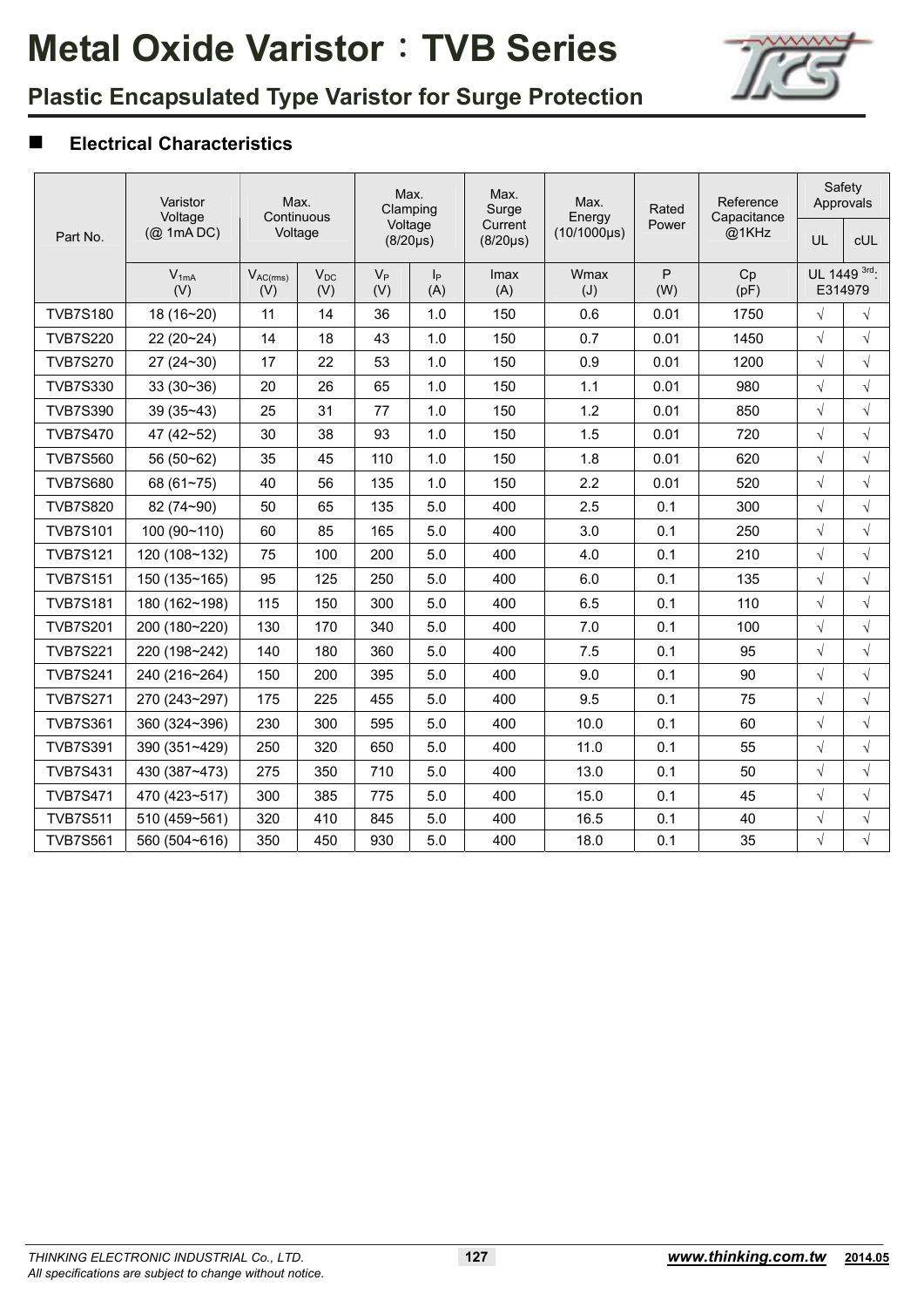

# **Plastic Encapsulated Type Varistor for Surge Protection**

|                 | Varistor              | Max.<br>Continuous   |                 | Max.<br>Clamping |                           | Max.<br>Surge            | Max.                       | Rated    | Reference<br>Capacitance | Safety<br>Approvals |                         |
|-----------------|-----------------------|----------------------|-----------------|------------------|---------------------------|--------------------------|----------------------------|----------|--------------------------|---------------------|-------------------------|
| Part No.        | Voltage<br>(@ 1mA DC) | Voltage              |                 |                  | Voltage<br>$(8/20 \mu s)$ | Current<br>$(8/20\mu s)$ | Energy<br>$(10/1000\mu s)$ | Power    | @1KHz                    | UL                  | cUL                     |
|                 | $V_{1mA}$<br>(V)      | $V_{AC(rms)}$<br>(V) | $V_{DC}$<br>(V) | $V_{P}$<br>(V)   | p <br>(A)                 | Imax<br>(A)              | Wmax<br>(J)                | P<br>(W) | Cp<br>(pF)               |                     | UL 1449 3rd:<br>E314979 |
| <b>TVB9S180</b> | 18 (16~20)            | 11                   | 14              | 36               | 2.5                       | 300                      | 1.1                        | 0.02     | 2750                     | $\sqrt{}$           | $\sqrt{}$               |
| <b>TVB9S220</b> | 22 (20~24)            | 14                   | 18              | 43               | 2.5                       | 300                      | 1.3                        | 0.02     | 2300                     | $\sqrt{}$           | $\sqrt{}$               |
| <b>TVB9S270</b> | $27(24-30)$           | 17                   | 22              | 53               | 2.5                       | 300                      | 1.6                        | 0.02     | 1900                     | $\sqrt{}$           | $\sqrt{}$               |
| <b>TVB9S330</b> | $33(30-36)$           | 20                   | 26              | 65               | 2.5                       | 300                      | 2.0                        | 0.02     | 1600                     | $\sqrt{}$           | $\sqrt{}$               |
| <b>TVB9S390</b> | $39(35-43)$           | 25                   | 31              | 77               | 2.5                       | 300                      | 2.4                        | 0.02     | 1400                     | $\sqrt{}$           | $\sqrt{}$               |
| <b>TVB9S470</b> | 47 (42~52)            | 30                   | 38              | 93               | 2.5                       | 300                      | 2.8                        | 0.02     | 1200                     | $\sqrt{}$           | $\sqrt{}$               |
| <b>TVB9S560</b> | 56 (50~62)            | 35                   | 45              | 110              | 2.5                       | 300                      | 3.4                        | 0.02     | 1050                     | $\sqrt{}$           | $\sqrt{}$               |
| <b>TVB9S680</b> | 68 (61~75)            | 40                   | 56              | 135              | 2.5                       | 300                      | 4.1                        | 0.02     | 900                      | $\sqrt{}$           | $\sqrt{}$               |
| <b>TVB9S820</b> | 82 (74~90)            | 50                   | 65              | 135              | 10                        | 1200                     | 6.5                        | 0.25     | 530                      | $\sqrt{}$           | $\sqrt{}$               |
| <b>TVB9S101</b> | 100 (90~110)          | 60                   | 85              | 165              | 10                        | 1200                     | 7.0                        | 0.25     | 480                      | $\sqrt{}$           | $\sqrt{}$               |
| <b>TVB9S121</b> | 120 (108~132)         | 75                   | 100             | 200              | 10                        | 1200                     | 9.0                        | 0.25     | 430                      | $\sqrt{}$           | $\sqrt{}$               |
| <b>TVB9S151</b> | 150 (135~165)         | 95                   | 125             | 250              | 10                        | 1200                     | 11.0                       | 0.25     | 260                      | $\sqrt{}$           | $\sqrt{}$               |
| <b>TVB9S181</b> | 180 (162~198)         | 115                  | 150             | 300              | 10                        | 1200                     | 13.0                       | 0.25     | 220                      | $\sqrt{}$           | $\sqrt{}$               |
| <b>TVB9S201</b> | 200 (180~220)         | 130                  | 170             | 340              | 10                        | 1200                     | 15.0                       | 0.25     | 200                      | $\sqrt{}$           | $\sqrt{}$               |
| <b>TVB9S221</b> | 220 (198~242)         | 140                  | 180             | 360              | 10                        | 1200                     | 18.0                       | 0.25     | 180                      | $\sqrt{}$           | $\sqrt{}$               |
| <b>TVB9S241</b> | 240 (216~264)         | 150                  | 200             | 395              | 10                        | 1200                     | 18.5                       | 0.25     | 170                      | $\sqrt{}$           | $\sqrt{}$               |
| <b>TVB9S271</b> | 270 (243~297)         | 175                  | 225             | 455              | 10                        | 1200                     | 21.0                       | 0.25     | 150                      | $\sqrt{}$           | $\sqrt{}$               |
| <b>TVB9S301</b> | 300 (270~330)         | 195                  | 250             | 500              | 10                        | 1200                     | 21.5                       | 0.25     | 140                      | $\sqrt{}$           | $\sqrt{}$               |
| <b>TVB9S331</b> | 330 (297~363)         | 215                  | 275             | 550              | 10                        | 1200                     | 22.0                       | 0.25     | 120                      | $\sqrt{}$           | $\sqrt{}$               |
| <b>TVB9S361</b> | 360 (324~396)         | 230                  | 300             | 595              | 10                        | 1200                     | 23.0                       | 0.25     | 115                      | $\sqrt{}$           | $\sqrt{}$               |
| <b>TVB9S391</b> | 390 (351~429)         | 250                  | 320             | 650              | 10                        | 1200                     | 25.0                       | 0.25     | 105                      | $\sqrt{}$           | $\sqrt{}$               |
| <b>TVB9S431</b> | 430 (387~473)         | 275                  | 350             | 710              | 10                        | 1200                     | 29.0                       | 0.25     | 95                       | $\sqrt{}$           | $\sqrt{}$               |
| <b>TVB9S471</b> | 470 (423~517)         | 300                  | 385             | 775              | 10                        | 1200                     | 30.0                       | 0.25     | 90                       | $\sqrt{}$           | $\sqrt{}$               |
| <b>TVB9S511</b> | 510 (459~561)         | 320                  | 410             | 845              | 10                        | 1200                     | 33.0                       | 0.25     | 85                       | $\sqrt{}$           | $\sqrt{}$               |
| <b>TVB9S561</b> | 560 (504~616)         | 350                  | 450             | 930              | 10                        | 1200                     | 33.0                       | 0.25     | 80                       | $\sqrt{}$           | $\sqrt{}$               |
| <b>TVB9S621</b> | 620 (558~682)         | 395                  | 510             | 1020             | 10                        | 1200                     | 35.0                       | 0.25     | 60                       | V                   | $\sqrt{}$               |
| <b>TVB9S681</b> | 680 (612~748)         | 420                  | 560             | 1120             | 10                        | 1200                     | 35.0                       | 0.25     | 55                       | V                   | $\sqrt{}$               |
| <b>TVB9S751</b> | 750 (675~825)         | 460                  | 615             | 1235             | 10                        | 1200                     | 50.5                       | 0.25     | 55                       | $\sqrt{}$           | $\sqrt{}$               |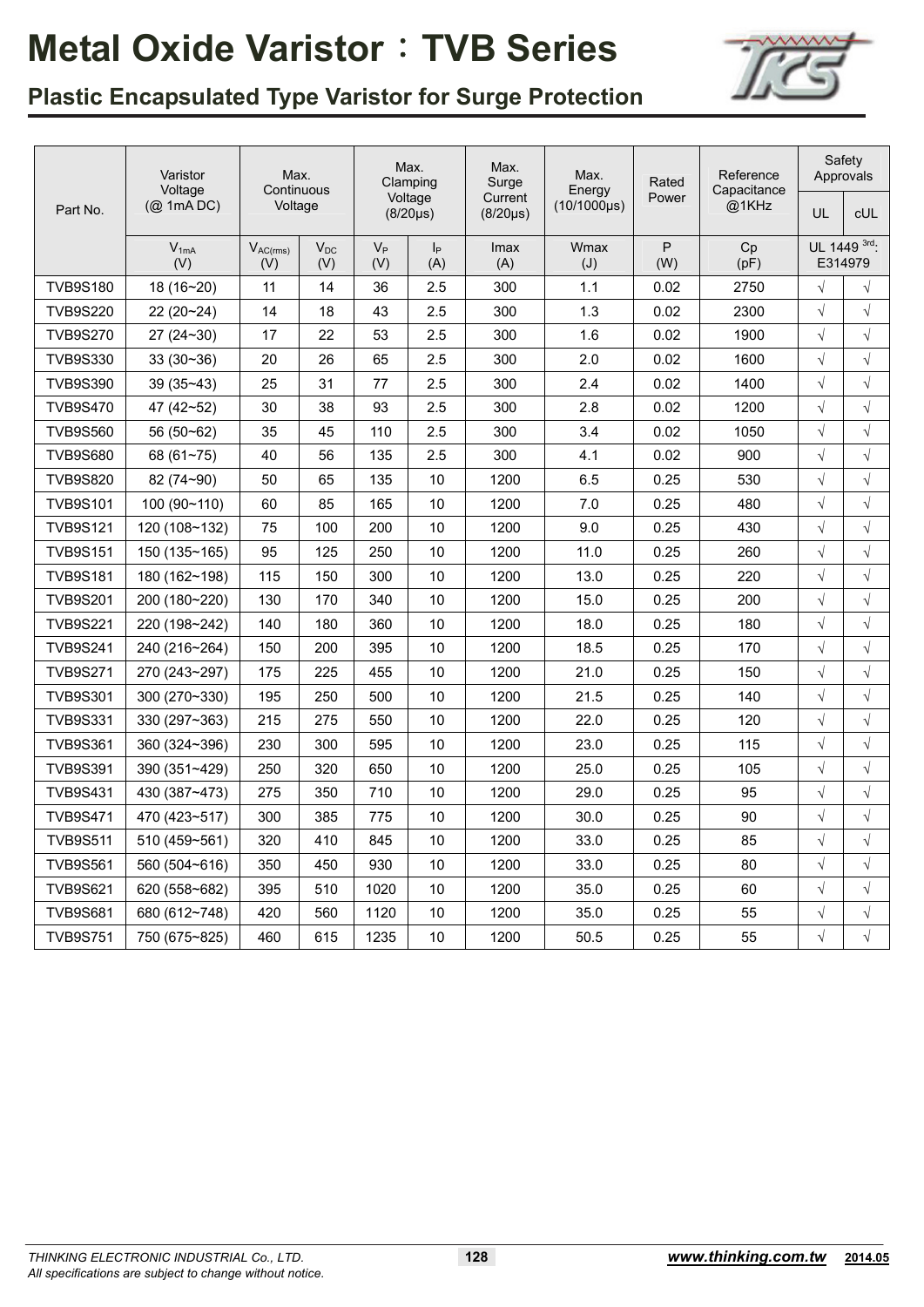

**Plastic Encapsulated Type Varistor for Surge Protection**

#### **Power Derating Curve ■ Surge Current Standard Waveform**





### **Max. Surge Current Derating Curves**

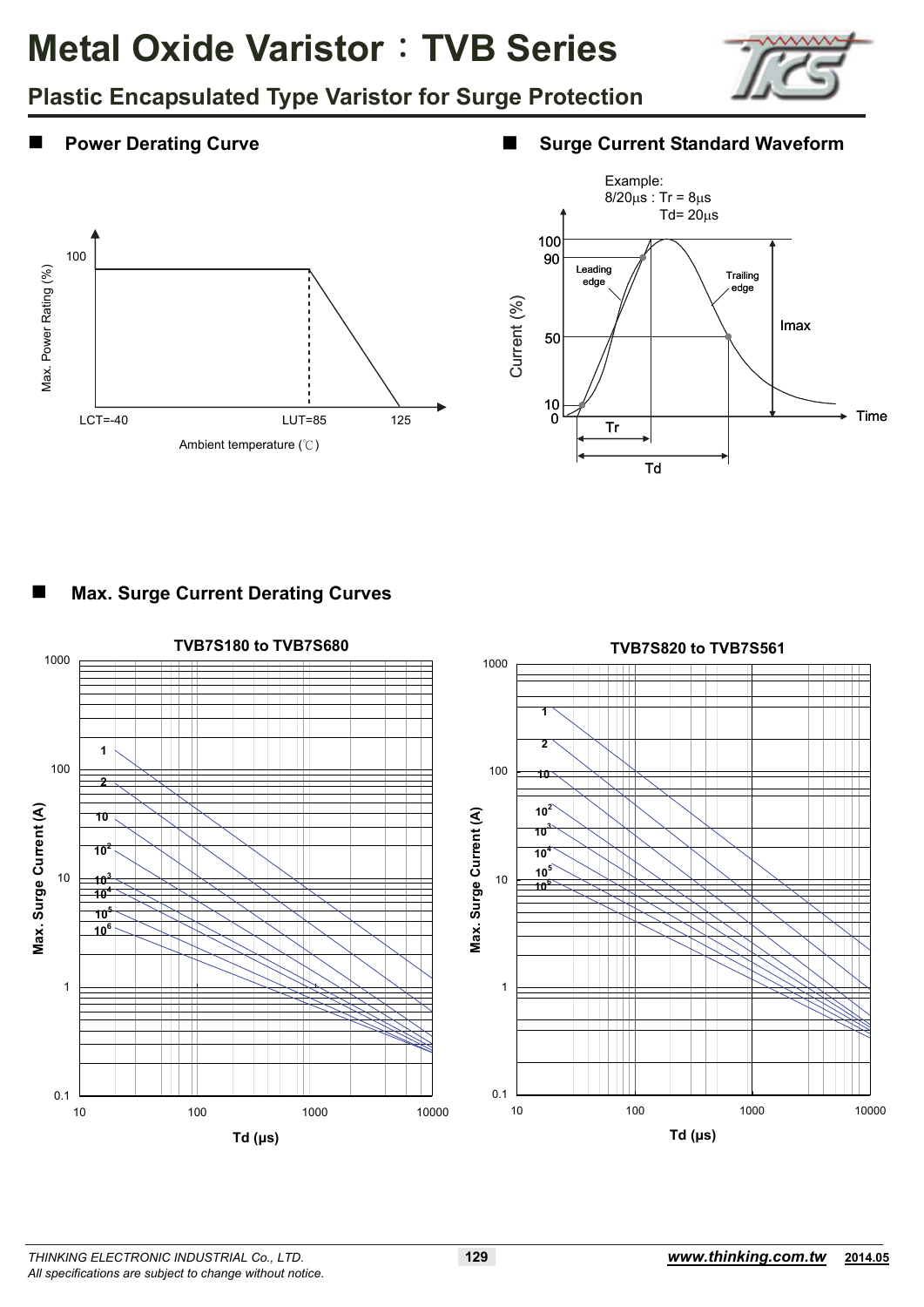

# **Plastic Encapsulated Type Varistor for Surge Protection**

### **Max. Surge Current Derating Curves**



**Max. Leakage Current and Max. Clamping Voltage Curves** 

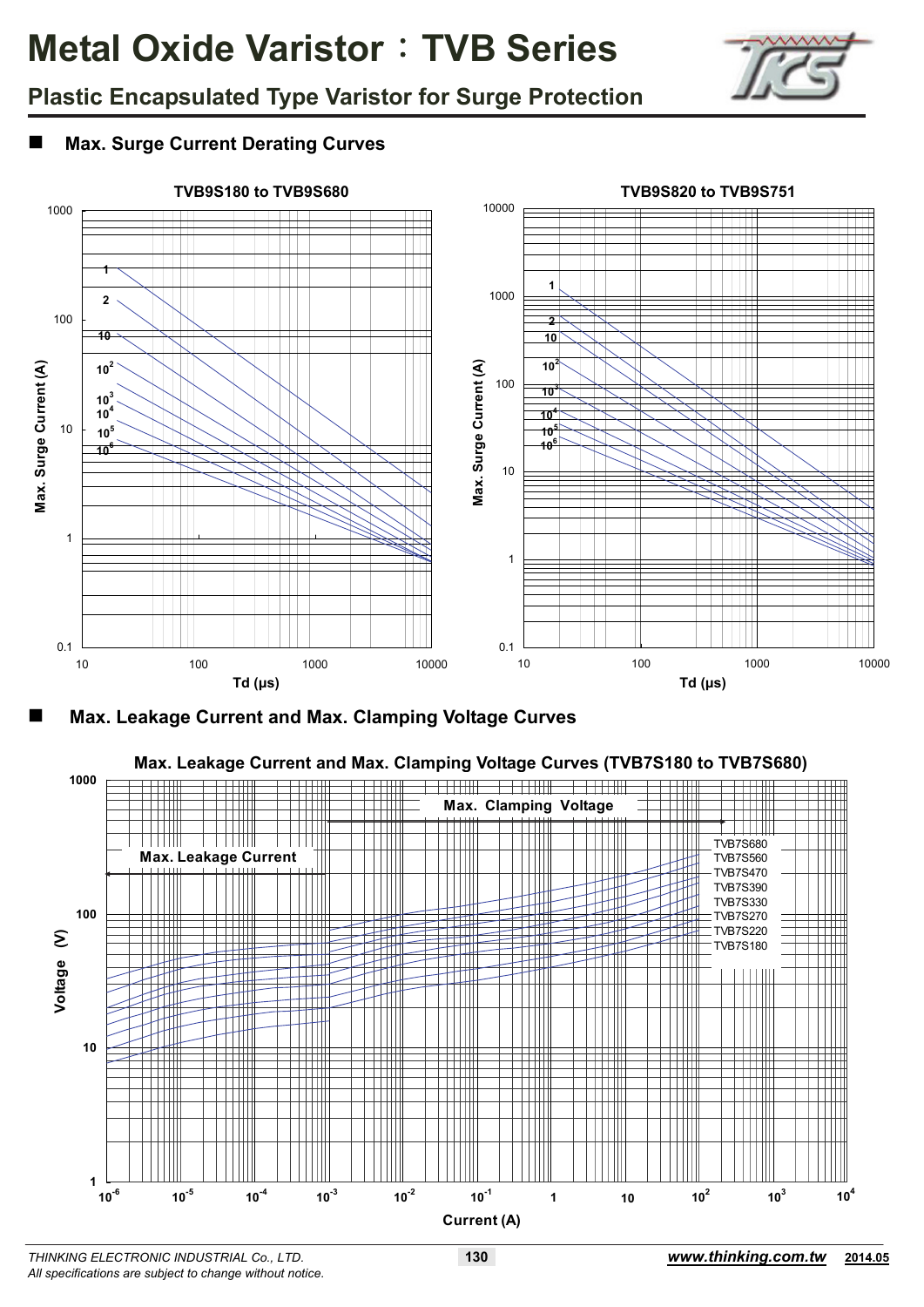

# **Plastic Encapsulated Type Varistor for Surge Protection**

### **Max. Leakage Current and Max. Clamping Voltage Curves**

#### **Max. Leakage Current and Max. Clamping Voltage Curves (TVB7S820 to TVB7S561)**





*All specifications are subject to change without notice.*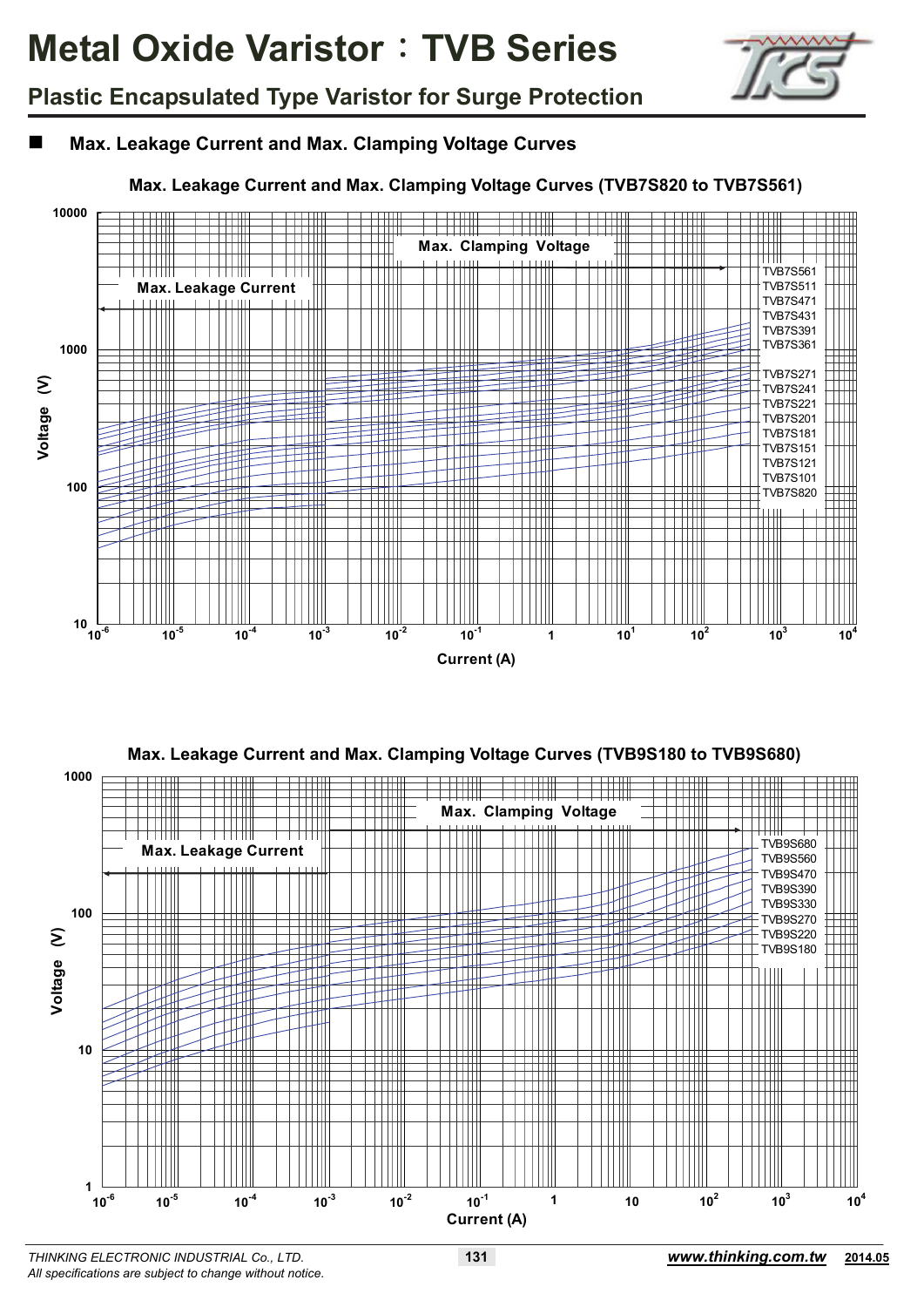

# **Plastic Encapsulated Type Varistor for Surge Protection**

### **Max. Leakage Current and Max. Clamping Voltage Curves**

#### **Max. Leakage Current and Max. Clamping Voltage Curves (TVB9S820 to TVB9S471)**





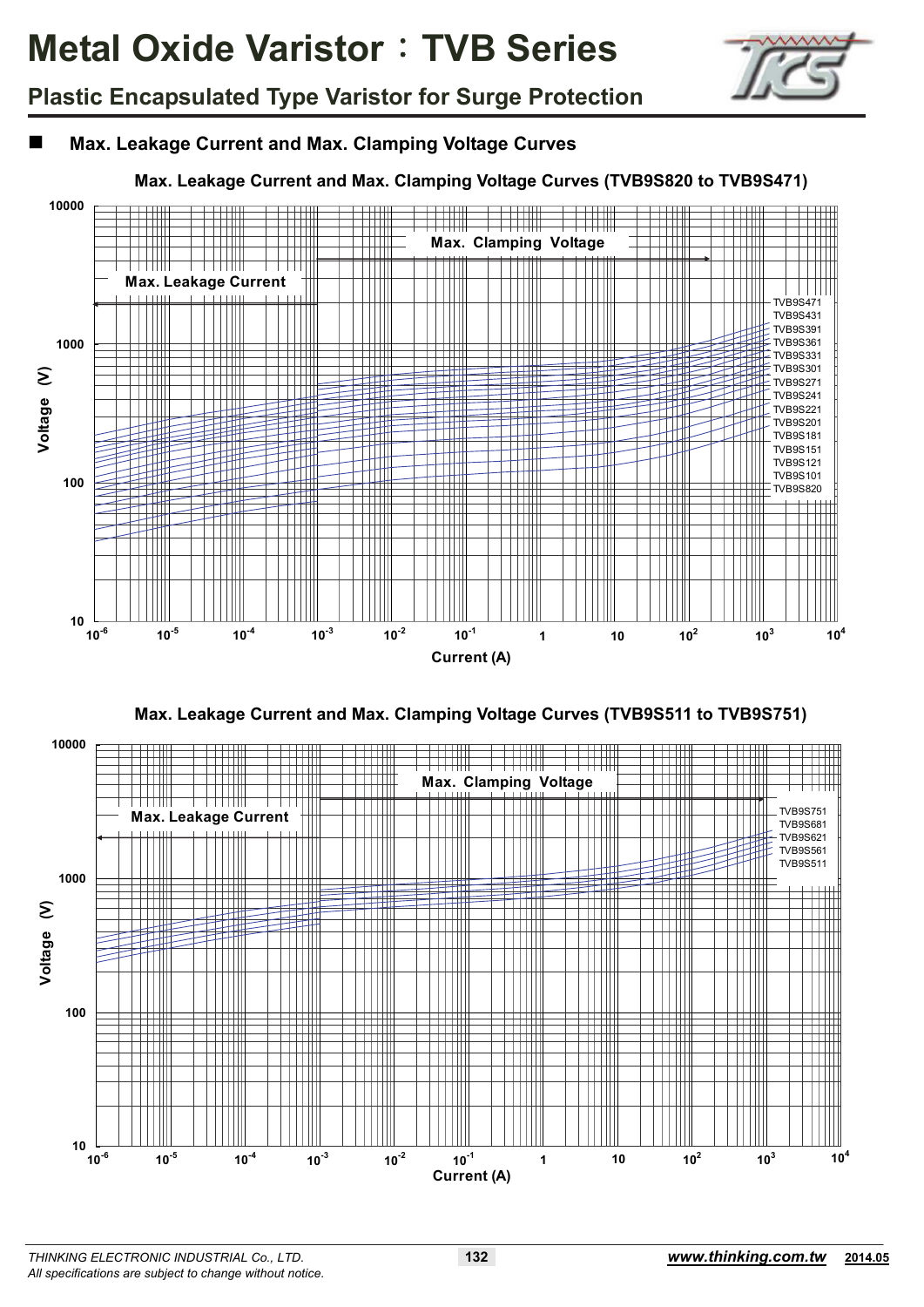

# **Plastic Encapsulated Type Varistor for Surge Protection**

- **Soldering Recommendation**
	- **Wave Soldering Profile**



#### **IR-reflow Soldering Profile**



### **Recommended Reworking Conditions with Soldering Iron**

| <b>Item</b>                       | <b>Conditions</b>    |
|-----------------------------------|----------------------|
| Temperature of Soldering Iron-tip | $350^{\circ}$ (max.) |
| Soldering Time                    | $3$ sec (max.)       |
| Diameter of Soldering Iron-tip    | $\Phi$ 3 mm (max.)   |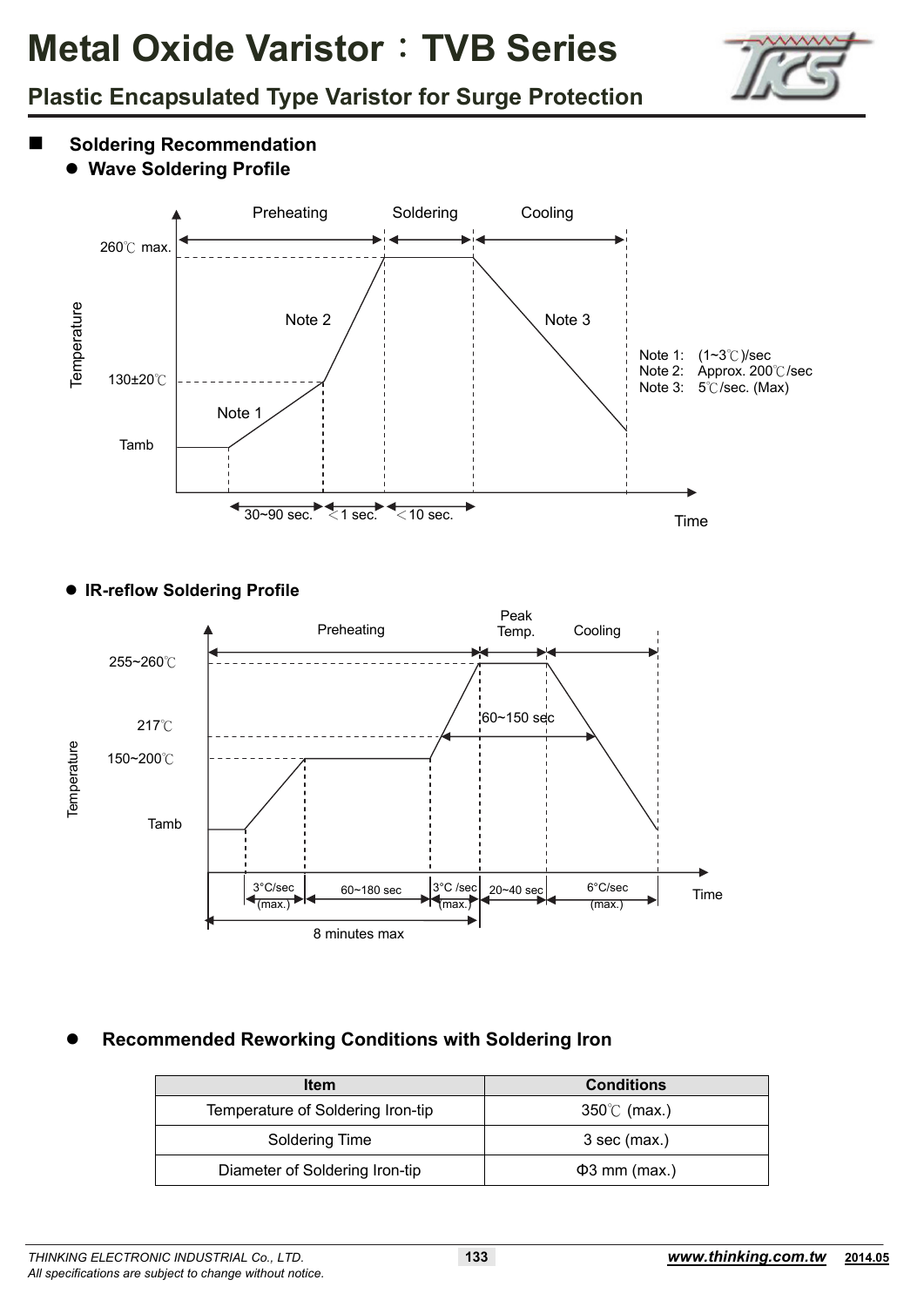

# **Plastic Encapsulated Type Varistor for Surge Protection**

### **Reliability**

|                                         | IWIKUMIIL                 |                                                                                                                                                                                                                          |                                                                                                                                                                                                                                                                                                                                                                                              |                                                |                                                                                                                  |                                                                           |  |  |
|-----------------------------------------|---------------------------|--------------------------------------------------------------------------------------------------------------------------------------------------------------------------------------------------------------------------|----------------------------------------------------------------------------------------------------------------------------------------------------------------------------------------------------------------------------------------------------------------------------------------------------------------------------------------------------------------------------------------------|------------------------------------------------|------------------------------------------------------------------------------------------------------------------|---------------------------------------------------------------------------|--|--|
| <b>Item</b>                             | <b>Standard</b>           |                                                                                                                                                                                                                          | <b>Test conditions / Methods</b>                                                                                                                                                                                                                                                                                                                                                             |                                                |                                                                                                                  | <b>Specifications</b>                                                     |  |  |
| Vibration                               | IEC 60068-2-6             |                                                                                                                                                                                                                          | Frequency range: 10~55Hz<br>Amplitude: 0.75mm or 98m/s <sup>2</sup><br>Direction: 3 mutually perpendicular directions, 2 hrs each.                                                                                                                                                                                                                                                           |                                                | $\left\lfloor \triangle V_{1mA} N_{1mA} \right\rfloor \leq 5\%$<br>No visible damage                             |                                                                           |  |  |
| Solderability                           | IEC 60068-2-20            |                                                                                                                                                                                                                          | 245±3°C, 3±0.3 sec                                                                                                                                                                                                                                                                                                                                                                           |                                                |                                                                                                                  | At least 95% of terminal<br>electrode is covered by new<br>solder         |  |  |
| Resistance to<br>Soldering Heat         | IEC 60068-2-20            |                                                                                                                                                                                                                          | 260±3℃,<br>5±1 sec for TVB7S Series<br>10±1 sec for TVB9S Series                                                                                                                                                                                                                                                                                                                             |                                                |                                                                                                                  | $\left  \triangle V_{1mA} N_{1mA} \right  \leq 5\%$<br>No visible damage  |  |  |
| High<br>Temperature<br>Storage          | IEC 60068-2-2             |                                                                                                                                                                                                                          | 125±5℃ x 1000 ±24 hrs                                                                                                                                                                                                                                                                                                                                                                        |                                                |                                                                                                                  | $\left  \triangle V_{1mA} N_{1mA} \right  \leq 5\%$<br>No visible damage  |  |  |
| Damp Heat,<br><b>Steady State</b>       | IEC60068-2-78             |                                                                                                                                                                                                                          | a. $40\pm2^{\circ}$ C, 90 ~ 95 % RH, 1344 hrs.<br>b. $40\pm2^{\circ}$ C, 90 ~ 95 % RH, at 10%Vdc, 1344 hrs                                                                                                                                                                                                                                                                                   |                                                | $\vert \triangle V_{1mA} N_{1mA} \vert \leq 5\%$<br>No visible damage<br>Insulation Resistance≥<br>100 $M\Omega$ |                                                                           |  |  |
| Rapid Change<br>of Temperature          | IEC 60068-2-14            | Step<br>1<br>$\overline{2}$<br>3<br>4                                                                                                                                                                                    | The conditions shown below shall be repeated 5 cycles<br>Temperature $(^\circ \mathbb{C})$<br>$-40±3$<br>Room temperature<br>$85+2$<br>Room temperature                                                                                                                                                                                                                                      | Period (minutes)<br>30±3<br>5±3<br>30±3<br>5±3 |                                                                                                                  | $\left \bigtriangleup V_{1mA}N_{1mA}\right \leq 5\%$<br>No visible damage |  |  |
| High Temp.<br>Load                      | MIL-STD-202<br>Method 108 |                                                                                                                                                                                                                          | 85±2℃, 1000±24 hrs at V <sub>DC</sub> or V <sub>rms</sub> (Max. Continuous Voltage)                                                                                                                                                                                                                                                                                                          |                                                | $ \triangle V_{1mA} N_{1mA}  \leq 10\%$<br>No visible damage                                                     |                                                                           |  |  |
| $8/20\mu s$<br>Surge Life               | IEC 61051-1               |                                                                                                                                                                                                                          | $\left \bigtriangleup V_{1mA} N_{1mA}\right  \leq 10\%$<br>8/20us waveform, 10 surge currents, unipolar, interval 30 sec,<br>amplitude corresponding to max. surge current derating curves for 20µs.<br>No visible damage                                                                                                                                                                    |                                                |                                                                                                                  |                                                                           |  |  |
| 10/1000µs<br>Surge Life                 | IEC 61051-1               | $\triangle$ V <sub>1mA</sub> $N_{1mA}$ $\leq$ 10%<br>10/1000µs waveform, 10 surge currents, unipolar, interval 2 mins,<br>No visible damage<br>amplitude corresponding to max. surge current derating curves for 1000µs. |                                                                                                                                                                                                                                                                                                                                                                                              |                                                |                                                                                                                  |                                                                           |  |  |
| <b>Voltage Proof</b>                    | IEC 61051-1               |                                                                                                                                                                                                                          | Metal balls method, 2500 Vac 1 min<br>No visible damage                                                                                                                                                                                                                                                                                                                                      |                                                |                                                                                                                  |                                                                           |  |  |
| Varistor<br>VoltageTemp.<br>Coefficient | Specification<br>Standard |                                                                                                                                                                                                                          | $\frac{V_{\mathrm{Im} 4@85^\circ\!} - V_{\mathrm{Im} 4@25^\circ\!} }{V_{\mathrm{Im} 4@25^\circ\!} - V_{\mathrm{Im} 4@25^\circ\!} } \times \frac{1}{60} \times 100\% (\% / \degree C) \quad , \quad \frac{V_{\mathrm{Im} 4@^{-40^\circ\!} - V_{\mathrm{Im} 4@25^\circ\!} } }{V_{\mathrm{Im} 4@25^\circ\!} - V_{\mathrm{Im} 4@25^\circ\!} } \times \frac{1}{65} \times 100\% (\% / \degree C)$ |                                                |                                                                                                                  | -0.05 ≤ TC ≤ 0.05 (%/°C)                                                  |  |  |